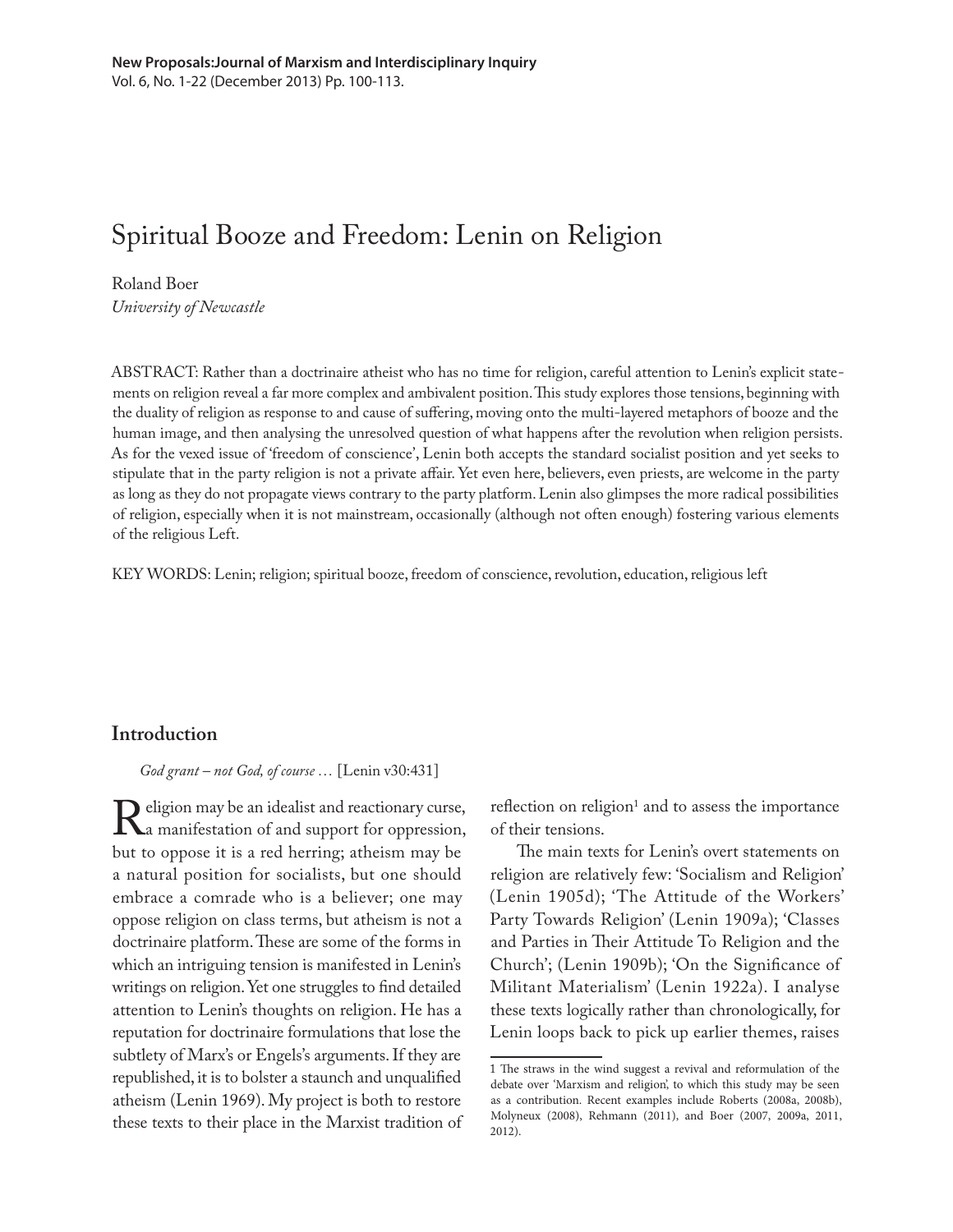questions later that may be answered in earlier texts, and draws together complex and overlapping positions that need to be unpicked and critiqued. Based on these texts, one may gain an initial impression of what a 'textbook' interpretation.2 For this Lenin, Marxism 'is absolutely atheistic and positively hostile to all religion' (Lenin 1909a:402; see also Lenin 1913d:23). Apart from having, like philosophy, no independent existence (Lenin 1894a:405-6, 418), offering belief in invented beings outside time and space and spurious accounts of the history of the earth (Lenin 1908:185), religion is simply a curse, a diversion of the working class, offering futile hopes of life after death. 'Religious fog', 'medieval mildew', 'obscurantism', 'humbugging' (Lenin 1905d:84, 85 and 87)3 – these terms supposedly express the essence of Lenin's position.

#### **Response and Cause**

*Rotten products of a rotten social system*. [Lenin 1908:185]

A careful reading reveals a more dense cloth that requires unravelling.4 Let us begin on the negative register, for which the initial move is that religion is not immediately the cause of human oppression, but rather the indication of such oppression. More specifically, religion is a response to socioeconomic exploitation, a way of dealing with an intolerable situation that is revealed in upsurges of religious observance during war (Marx 1844a:175-6; 1844b:378-9; 1845:4; 1845:6; Lenin 1915b). The true source of 'religious humbugging' is economic slavery. In contrast to bourgeois radicalism, in which religion is the main issue, for communists the yoke of religion is the 'product and reflection of the economic yoke within society' (Lenin 1905d:87 and 86; see also Lenin 1909a:405-6). Religion is thereby a mark of the impotence of the toiling classes in their struggles against exploitation, a situation that is sharply

expressed in the belief of a better life after death.

Now we encounter the first of many dialectical turns, for religion is also a cause of suffering. As a system of belief, religion adds to the oppressive woes of the exploited, 'coarsening and darkening … the spiritual and moral life of the masses' (Lenin 1905d:83). We may believe that the gods will provide us succour under trial, that our prayers for relief will be answered, that God will punish our enemies at the Judgement Seat, that the grace of God will lead to a life far greater than our present one. Yet we are deluded, for these beliefs merely make us content with our lot (Lenin 1902c:338). As for those who live on the labour of others, religion teaches them to exercise charity, thereby offering a 'cheap way of justifying their entire existence as exploiters' (Lenin 1905d:83) and providing a cheap ticket to heaven.

Our own beliefs are but part of the problem, for they are perpetrated by clergy and their institutions. These 'gendarmes in cassocks' (Lenin 1911:142; see also Lenin 1902e:385, 414; 1902d:259) are hand-inglove with state powers, from which they receive their stipends, residences, church buildings, and by which the whole ecclesial system is maintained. And the one who pays the bills expects ideological support of the state apparatus. Also expected are constant messages of subservience for the faithful. Respect your rulers, they are told, reverence the church and her ministers, redirect your anger at the evil anarchists and communists, not to mention foreigners attacking holy mother Russia.5 In short, the clergy are part of the small ruling class, numbering also landowners and capitalists, all of them keen to preserve their privileged status (Lenin 1913d:28). In this light, opposition to religion is a political position. If the ideology of the state is 'one God in heaven; one Tsar

<sup>2</sup> For example, see the introduction to the collection, *On Religion*  (Lenin 1969).

<sup>3</sup> This 'textbook' Lenin is closer to some contemporaries of Lenin, both his erstwhile comrade, Alexinsky, and the liberal Miliukov (Alexinsky 1913:307-17; Miliukov 1962:60-104).

<sup>4</sup> See Lenin's citation of Marx's comment that one must pay equal attention to the 'theoretical existence of man', which includes 'religion, science and so forth' (Lenin 1894b:161-2; Marx 1844b:143; 1844a:344).

<sup>5</sup> Or as Lenin puts it with characteristic earthiness: 'All oppressing classes stand in need of two social functions to safeguard their rule: the function of the hangman and the function of the priest. The hangman is required to quell the protests and the indignation of the oppressed; the priest is required to console the oppressed, to depict to them the prospects of their sufferings and sacrifices being mitigated (this is particularly easy to do without guaranteeing that these prospects will be "achieved"), while preserving class rule, and thereby to reconcile them to class rule, win them away from revolutionary action, undermine their revolutionary spirit and destroy their revolutionary determination' (Lenin 1915a:231-2). See also (Lenin 1917b:336; 1903d:413, 422, 424, 427; 1913a:332; 1915a:228, 229, 231; 1916a:295; 1917d:265; 1916b:128; 1917a:185; 1913e; 1920:149; 1913; 1901:290-1; 1899a:242; 1905a:87; 1905a:464; 1906b:40; 1907:275; 1913b:260; 1913c:269; 1913:40).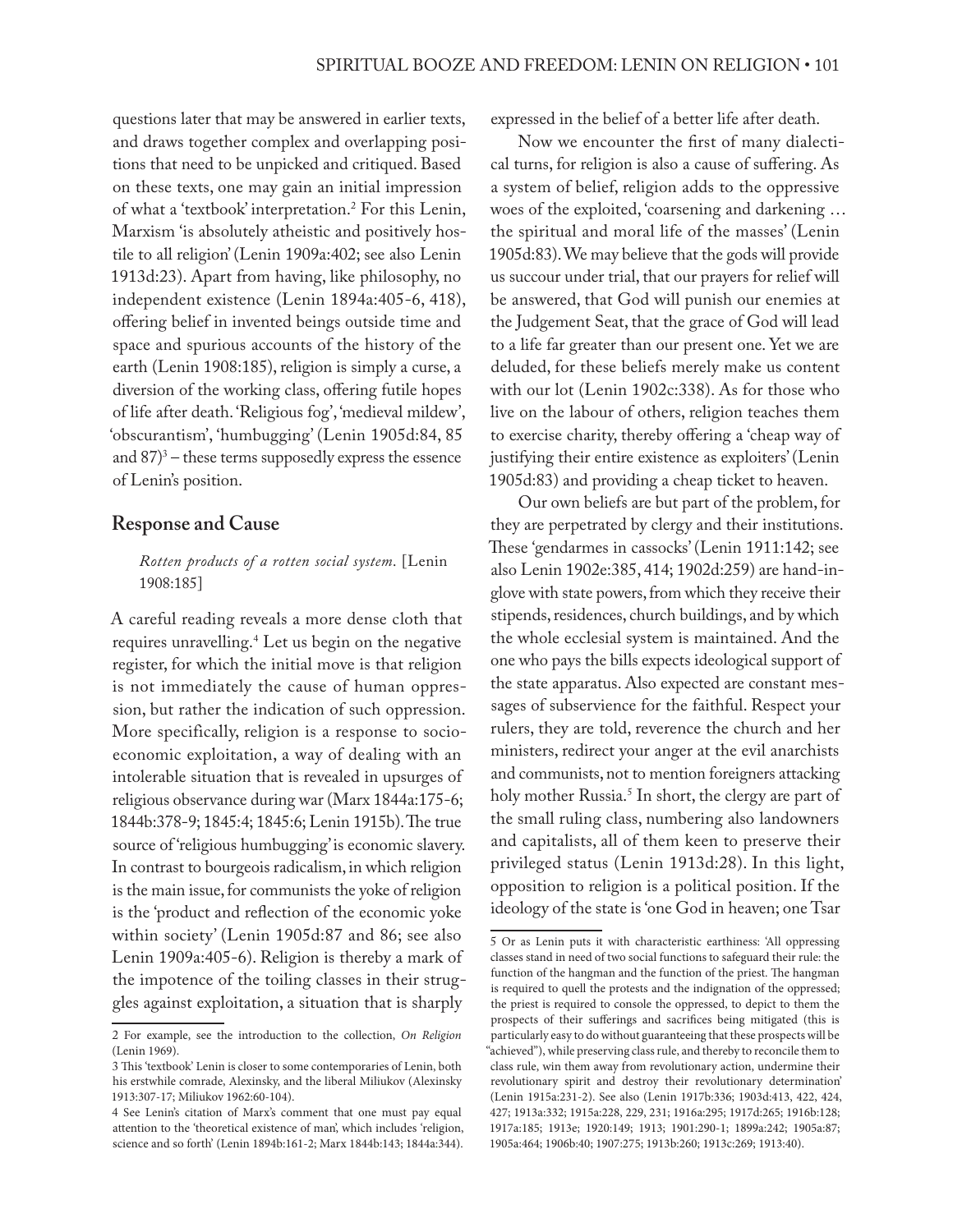on earth', then to challenge God is to challenge the state (Olgin 1917:58).

How does one respond to religion? Apart from occasional comments that modernisation and economic development will see religion 'rapidly being swept out as rubbish (Lenin 1905d:87), the response takes two forms. First, systematic education will make workers and peasants see the light. Through the press, word of mouth, republishing the best of old anti-clerical works along with new material (Lenin 1922a:229-30; 1902c:339), through 'an explanation of the true historical and economic roots of the religious fog' (Lenin 1905d:86; see also Lenin 1909a:404), will the truth of religion be revealed. Yet, to restrict activities to this level is to engage in abstract ideological preaching like the bourgeoisie. Given that religion is a response to oppression, one focuses attention on that cause. Or rather, workers will come, through their own struggle, to an awareness of that oppression and the role played by religion (Lenin 1905d:86-7).

Thus, the response to religion has two prongs, one educational and the other revolutionary, one secondary and the other primary. However, the obvious question is: what happens after the revolution, when you have deployed your most powerful weapon and religion is still present? One approach is to assume that the revolution has removed all causes of alienation, but that religion also has political and cultural dimensions that persist. This approach is taken by Anatoly Lunacharsky, 'God-builder' and first Commissar for Enlightenment after the October Revolution (Lunacharsky 2011:277-8). The appropriate answer is education. Lunacharsky urges that any violent or crude means are counter-productive, producing martyrs and strengthening church and mosque, but that persistent persuasion and education are keys. Given that everyone is fully entitled to preach and profess any religion, the government too is entitled to engage in systematic efforts to reveal the unfounded superstitions of much that passes for religion. By and large, Lenin agrees, urging Skvortsov-Stepanov in 1922 to write a book against religion, which would outline the history of atheism and the connections between religion and bourgeoisie (Lenin 1919:110-11; 1922b:570). Yet, in 'On the Significance of Militant Materialism' from the same

year, an increasingly impatient Lenin castigates the educational programs for incompetence in their tasks (Lenin 1922a:229-30). As for the persistence of religion, Lenin suggests (half-heartedly, it seems) that the masses still remain half-asleep, not yet having awoken from their religious torpor.

But this still does not answer the question why religion persists after the revolution. Lenin does not answer directly, although one approach is that the oppressive conditions producing religion have not yet passed. Lenin's frequent post-revolutionary discussions of both the continuation of the class struggle, in which the dictatorship of the proletariat is crucial, and the international situation in which the bourgeoisie is hell-bent on thwarting the Russian revolution, may support the contention that the vale of tears has not yet been overcome. But that suggests the revolution made no difference at all, in respect to religion, class conflict and conditions of oppression. A more satisfactory answer is to identify revolutionary possibilities within a religion like Christianity, incentives that feed into the revolution and thereby persist after its initial moment. But does Lenin admit – even in passing – that religion may also have a revolutionary dimension? The answer to that question involves a long but necessary search.

# **Spiritual Booze and Image of Man**

#### *Opium is for us a treasure that keeps on giving, drop by drop*. [Vvedensky 2011:223]

We have reached a turning point in Lenin's arguments, marked by an unanswered question. Let me recap: thus far Lenin remains within a conventional paradigm concerning religion: it may be both result of and cause of suffering; the reply is a combination of patient education and agitation for overthrowing the economic basis of oppression. But how to respond to religion when it persists after revolution?

The first hint appears in one his most famous comments on religion:

Religion is opium of the people [*opium naroda*]. Religion is a sort of spiritual booze, everboin which the slaves of capital drown their human image [*obraz*], their demand for a life more or less worthy of man. [Lenin 1905d:83-4]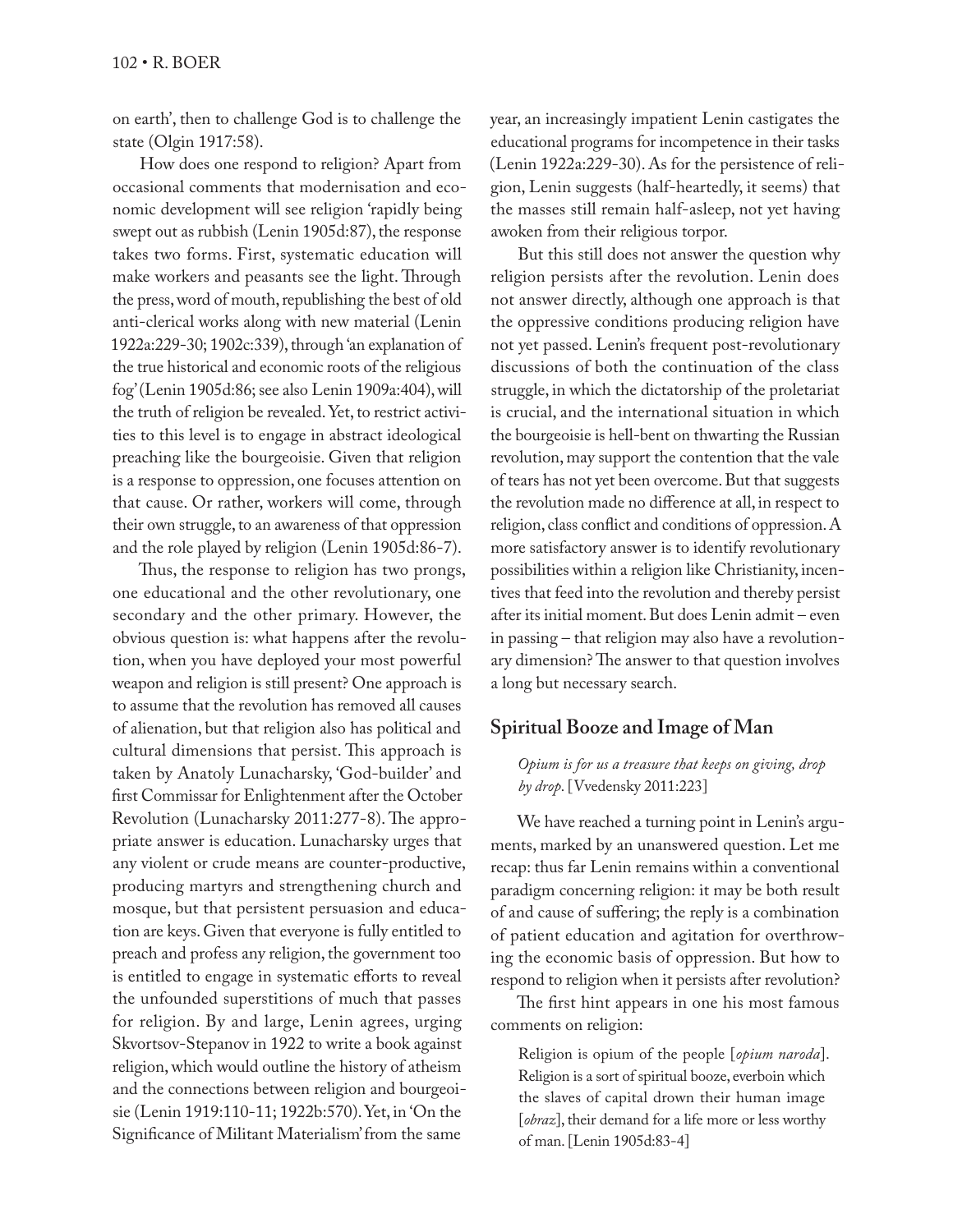This text is a direct allusion to Marx:

Religious suffering is, at one and the same time, the *expression* of real suffering and a *protest* against real suffering. Religion is the sigh of the oppressed creature, the heart of a heartless world, and the soul of soulless conditions. It is the *opium* of the people [*das* Opium *des Volkes*]. [Marx 1844a:175-6; 1844b:378-9]

An initial reading may attribute to Marx a subtler appreciation of religion – as both expression and protest, as the sigh, heart and soul of oppressed creatures in a heartless, soulless world. A closer study of the key term, opium, reveals a profound multivalence in Marx's usage (McKinnon 2006; Boer 2012). For opium was both cheap curse of the poor and vital medicine, source of addiction and of inspiration for writers and artists, the basis of colonial exploitation (in the British Empire) and of the economic conditions that allowed Marx and Engels to continue work relatively unmolested; in short, it ranged all the way from blessed medicine to recreational curse. As the left-leaning theologian, Metropolitan Vvedensky said already in 1925, opium is not merely a drug that dulls the senses, but also a medicine that 'reduces pain in life and, from this point of view, opium is for us a treasure that keeps on giving, drop by drop' (Vvedensky 2011:223).6 That Marx himself was a regular user of opium increases the complexity of the term. Along with 'medicines' such as arsenic and creosote, Marx imbibed opium to deal with his carbuncles, liver problems, toothaches, eye pain, ear aches, bronchial coughs and so on – the multitude of ailments that came with chronic overwork, lack of sleep, chain smoking and endless pots of coffee (Marx (senior) 1857:563; 1857:643).

Do we find this multivalence in Lenin's recasting of the opium metaphor? Marx's 'opium of the people [*das* Opium *des Volkes*] is directly translated as 'opium of the people' [*opium naroda*]. The usage is the same, with a genitive in Russian. Unfortunately, the

English translation in Lenin's *Collected Works* renders the phrase in this text with the dative,7 'opium for the people', with the sense that religious beliefs are imposed upon people rather than emerging as their own response: religion is no longer *of* themselves, but has become something devised *for* them. Such a translation may have been preferred due to Lenin's swift gloss, 'a sort of spiritual booze' [*rod duhovnoi sivuhi*], which seems to reinforce this impression.<sup>8</sup> And does not the next phrase – 'in which the slaves of capital drown their human image' – deploy the conventional role of alcohol in which sorrows are drowned? Religion becomes a bottle of wine, a carton of beer, a flask of vodka, with which one dulls the pain of everyday life.

It is worth noting that even if Lenin did use the genitive construction (following Marx), in the USSR the dative construction came to dominate. Thus people mostly used the phrase 'opium for the people' rather than 'opium of the people' as the standard definition of religion.9 Perhaps the most famous example is the line from the movie, *Twelve Chairs* (based on Ilf and Petrov's satirical novel from 1928) where the main character keeps greeting his competitor, the Orthodox priest, with the line: 'How much do you charge for the opium for the people?'

In order to return to the ambivalence of 'opium of the people', let us consider the rest of Lenin's description. He introduces two items: 'human image' (*chelovecheskii obraz*) and 'their demand for a life more or less worthy of human beings' (*svoi trebovania na skolko-nibud dostoinuiu cheloveka zhizn*). Both items wrench the text away from a simple drowning of sorrows. Although they appear to say the same thing, the fact that they sit side by side introduces a minimal difference between them, one exacerbated by biblical and theological echoes. Recall Genesis 1:26, where human beings are created in the 'image of God': 'Let us make humankind in our image [*tselem*], according to our likeness [*demuth*]'. Here too is a minimal dif-

<sup>6</sup> Vvedensky was engaged in a very popular debate over two nights with Anatoly Lunacharsky on 20-1 September in 1925. This observation, which Vvedensky had gained from doctors who used opium to treat melancholy and other ailments even in the twentieth century, is, to my knowledge, the first observation concerning the ambivalence of the opium image.

<sup>7</sup> Exactly the same phrase is translated with the genitive elsewhere: 'Religion is the opium of the people – this dictum by Marx is the cornerstone of the whole Marxist outlook on religion' (Lenin 1909a:402-3).

<sup>8</sup> As does the influential shift in phraseology from *The State and Revolution*: 'the opium of religion which stupefies the people' (Lenin 1917c:455). See also (Lenin 1909b:422-3)

<sup>9</sup> Personal communication from Sergey Kozin.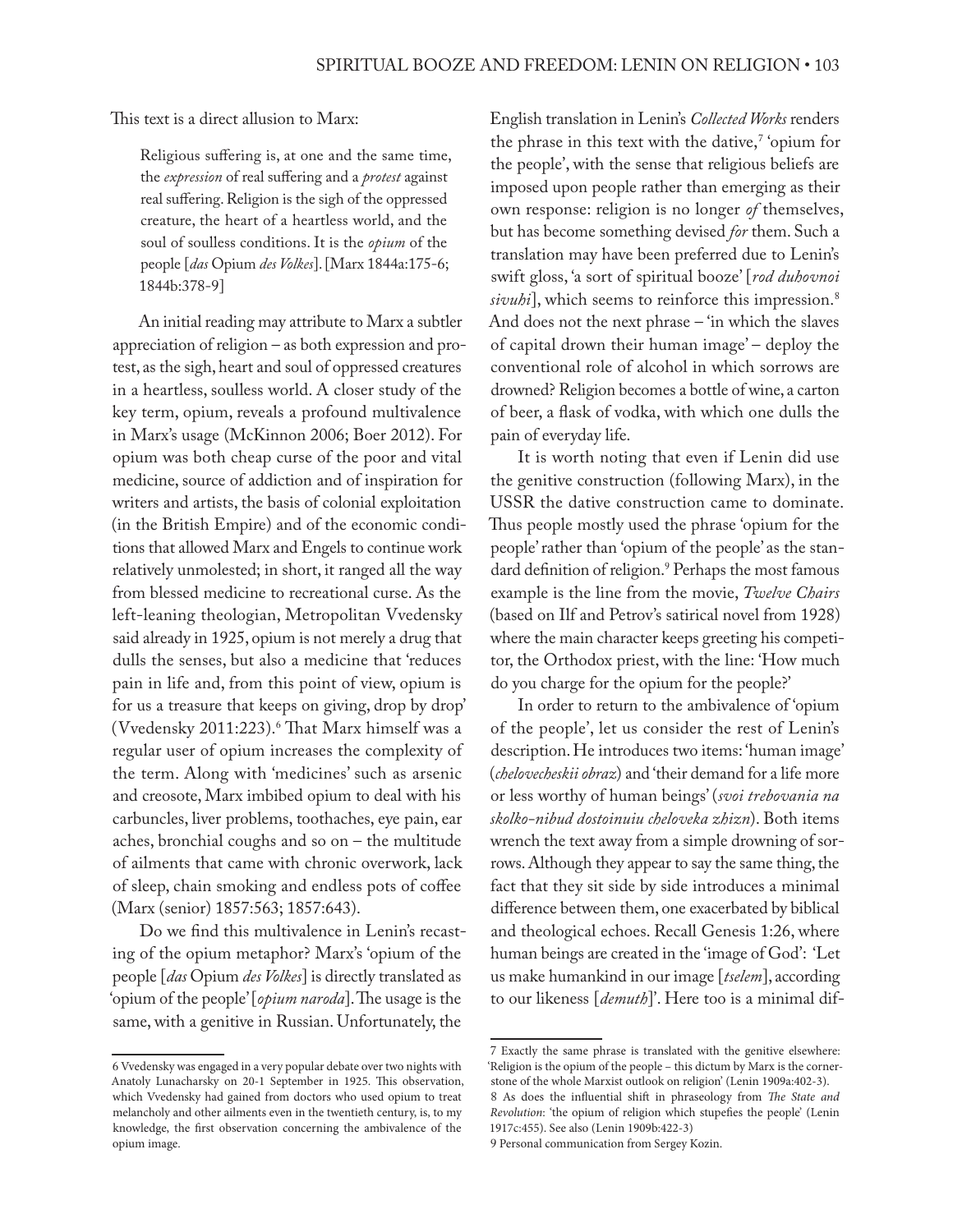ference, between image and likeness; here too they seem to speak of the same thing, yet they are different.

Lenin's Orthodox theological context exploits the distinction between the two terms. While Adam and Eve may have been created in the image of God, thereby able to participate in divine life and be fully human, sin has fractured the divine-human union, resulting in a less than human condition, with the unnatural result of death. However, in Orthodox theology after St. Maximus, what went 'missing' after enjoying the tree's fruit was not the 'image' but the 'likeness'. Christ's saving task is thereby not a process of restoring the prelapsarian state, but rather a new state achieved uniquely in Christ, which was not there with Adam and Eve. That is, beyond the image, one becomes a likeness of God – *theosis*, or deification. *Theosis* designates a closer fellowship with God than even the first human beings experienced. Christ may be the second Adam, but he goes beyond Adam in enabling a far greater communion that was initially the case – so much so that Christ may have been incarnated for that reason, without the first stumble.

Is it possible that Lenin alludes to this complex interplay between image and likeness, with his usage of 'human image' and 'worthy human life'? Our human image may be obscured, inebriated, blurred – as though blind drunk – but the demand for decent life persists. A life worthy of human beings echoes not merely Orthodoxy's broken image, but especially restoration to God's likeness through Christ (see here Lunacharsky 1981:45-6).

Yet, Lenin turns this theological heritage of image and likeness on its head. Rather than staying within the theological framework and asking why human beings are sinful, he accuses the framework itself with creating the problem. The issue is neither human culpability nor deception by a third party, but religion itself. That is, Lenin unwittingly parleys one tradition of interpretation against another, in what may be called a Reformed sense:<sup>10</sup> Genesis 1-3 opens up a third, rarely travelled path of interpretation, in

which the one responsible for the Garden of Eden with its two trees – of the knowledge of good and evil and of life – is also thereby responsible for the act that sends the likeness into exile. If God had not created the flawed crystal of the Garden, the Fall would not have happened. This charge the deity refuses to answer, so keen is he to lay the blame on human beings and serpent. By contrast, Lenin does lay the blame precisely here. Only when that has been addressed may a worthy human life – now a very human 'likeness' – be attained.

But what about spiritual booze? Might that not also be a richer metaphor? To begin with, in 1925 Metropolitan Vvedensky pointed out that 'booze' (*sivuhoi*) is a good translation of 'opium' (Vvedensky 2011:223), which opens further ambiguity. Add to that the role of alcohol in Russian culture: even today, beer has only recently (2011) been designated an alcoholic drink, although most continue to think it is not. After this legislation, not much has changed in Russia's beer-drinking culture except that Putin's 'police' increasingly fine youngsters for drinking in public. Two-liter bottles are still available in shops. And the famed vodka may be bought in bottles that fit comfortably in one's hand, a necessary feature due to that great Russian tradition in which an opened bottle must be emptied. Russians may be admired for their fabled drinking prowess, vodka may be a necessary complement to any long-distance rail travel, it may be offered to guests at the moment of arrival, it may be an inseparable element of the celebration of life, but it is also the focus of age-long concern. One may trace continued efforts to curtail excessive consumption back to Lenin. Then Khrushchev and Brezhnev sought in turn to restrict access to vodka, although their efforts pale by comparison to the massive campaign launched by Gorbachev in 1985. Lenin himself fumed at troops and grain handlers getting drunk, molesting peasants and stealing grain during the dreadful famines (due to lack of means to transport grain) during the foreign intervention after the Revolution. Nonetheless, vodka was a vital economic product. Already in his painstakingly detailed *The Development of Capitalism in Russia*, Lenin provides graphs and data concerning the rapid growth of distilling industry (Lenin 1899a:288-91).

<sup>10</sup> It is worth noting that Orthodoxy seeks to steer between Roman Catholic and Calvinist 'extremes'. For example, the *Catachesis* by Metropolitan Philaret (Drozdov), which was *the* theological textbook in Russian imperial schools of Lenin's time, discusses Calvinism in detail in order to refute it. Lenin would have been instructed in this catechism at school.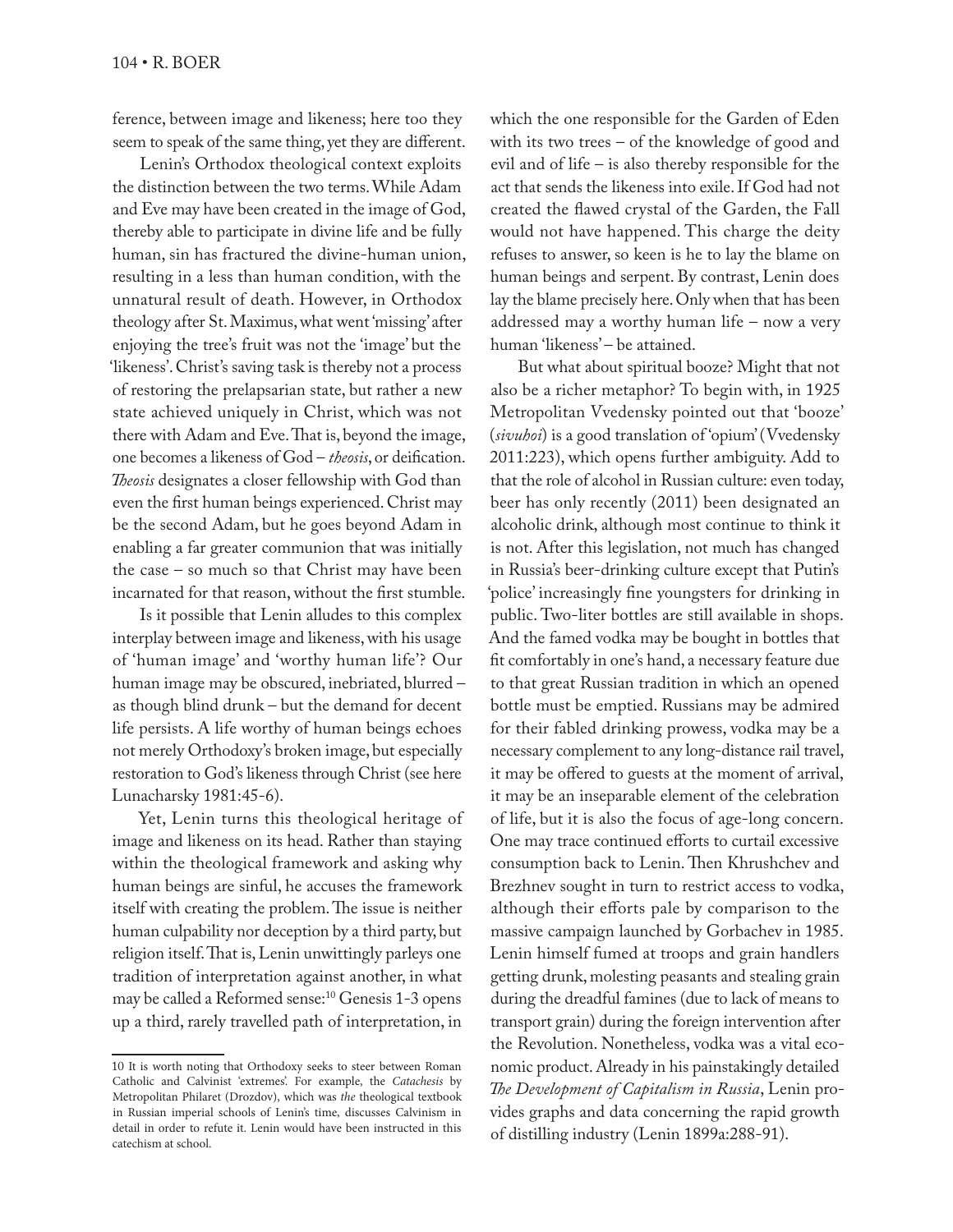Alcohol is as complex a metaphor as opium, if not more so. It is both spiritual booze and divine vodka: relief for the weary, succour to the oppressed, inescapable social mediator, it is also a source of addiction, dulling of the senses and dissipater of strength and resolve. Religion-as-grog<sup>11</sup> thereby opens up far greater complexity concerning religion in Lenin's thought.

## **Freedom of Conscience**

#### *Where's your fear of God?* (Lenin 1910:168)

The multiple layers enclosed in Lenin's image of religion-as-alcohol come to the fore in his argument concerning freedom of conscience. He pays close attention to this phrase for a number of contextual reasons, especially in 1909: the rise of the 'God-builders' among the Bolsheviks; the Western European legacy – particularly the powerful German Social Democrats – of invoking 'freedom of conscience'; and a statement in the Duma by the Social-Democratic representatives concerning religion (Lenin 1909a:402). While the God-builders advocated their position strongly within the party, the statement of the Duma representatives, although excellent in outlining a materialist position and the class allegiances of the clergy, was felt to fall short precisely on the issue of freedom of conscience. As for Western Social Democrats, freedom of conscience was a standard position, applying to all spheres and embodied in the *Erfurt Program* of 1891: 'Declaration that religion is a private matter [*Erklärung der Religion zur Privatsache*]' (SPD 1891a:3; 1891b:3; see also Lenin 1909a:404). This was so even in the Spartacus Group, as we see with Rosa Luxemburg (Luxemburg 1970, 1982; 2004:2; 1903:28). For Luxemburg, the reasons for such a position were self-evident: opposition to the state's efforts to control one's political aspirations, let alone religious affiliations (the tsarist autocracy persecuted Roman Catholics, Jews, heretics and freethinkers), and resistance to the church's attempt to demand allegiance, especially by using a judicial system saturated with religious laws, means that one does not seek to impose the same type of control as a socialist.

While Lenin adheres to this position in many statements of the Social Democratic platform (Lenin 1899b:239; 1902a:28; 1905b:92; 1907:296; 1903d:402; 1903c:79), in both 'Socialism and Religion' and 'The Attitude of the Workers' Party Towards Religion', he makes a few qualifications.12 He distinguishes between two levels of analysis, between state and party: religion must be a purely private affair, separated in all respects from the state; the party must not make religion a private affair yet atheism is not a prerequisite for membership. The former position might be expected, but the latter less so. As for the state, the properly communist position is a radical separation of church and state, along with separation of church and school (Lenin 1906:194- 5; 1906a:35). Here the reasons overlap closely with Luxemburg: given the sad history of the church's dirty little relationship with the state, the removal of the church from all influence was necessary. An end to state support of the church, to the possession of lands, state-derived incomes, government positions for clergy, were minimum requirements (Lenin 1905d:84-5; 1902a:28, 30; 1903d:402; 1903a:347- 8). In this respect, however, the socialists shared the same platform with the radical bourgeoisie. Thus, 'Everybody must be perfectly free, not only to profess whatever religion he pleases, *but also to spread or change his religion'* (Lenin 1903d:402).

Now comes the intriguing twist, for Lenin argues that the party must *not* make religion a private affair. Contextually, he sought to counter the Western European application of freedom of conscience to all spheres, as well as (later) the God-builders who deployed the same position to propose that socialism should draw upon the best resources of religion. For Lenin, this is mistaken. Given that religion is both symptom of economic oppression and a contributing factor to its perpetuation, socialists should fight, publically, against such oppression. Advanced fighters 'must not be indifferent to lack of class-consciousness, ignorance or obscurantism in the shape of religious

<sup>11</sup> English captures the metaphoric elision in the very word 'spirit', as both a distilled drink and what pertains to the higher realms of the gods.

<sup>12</sup> Here he cites Engels as his authority (Lenin 1909a:404; 1917c:455- 6). Note also a comment to Plekhanov in 1902, in which he mentions attacking 'freedom of conscience' (Lenin 1902:94).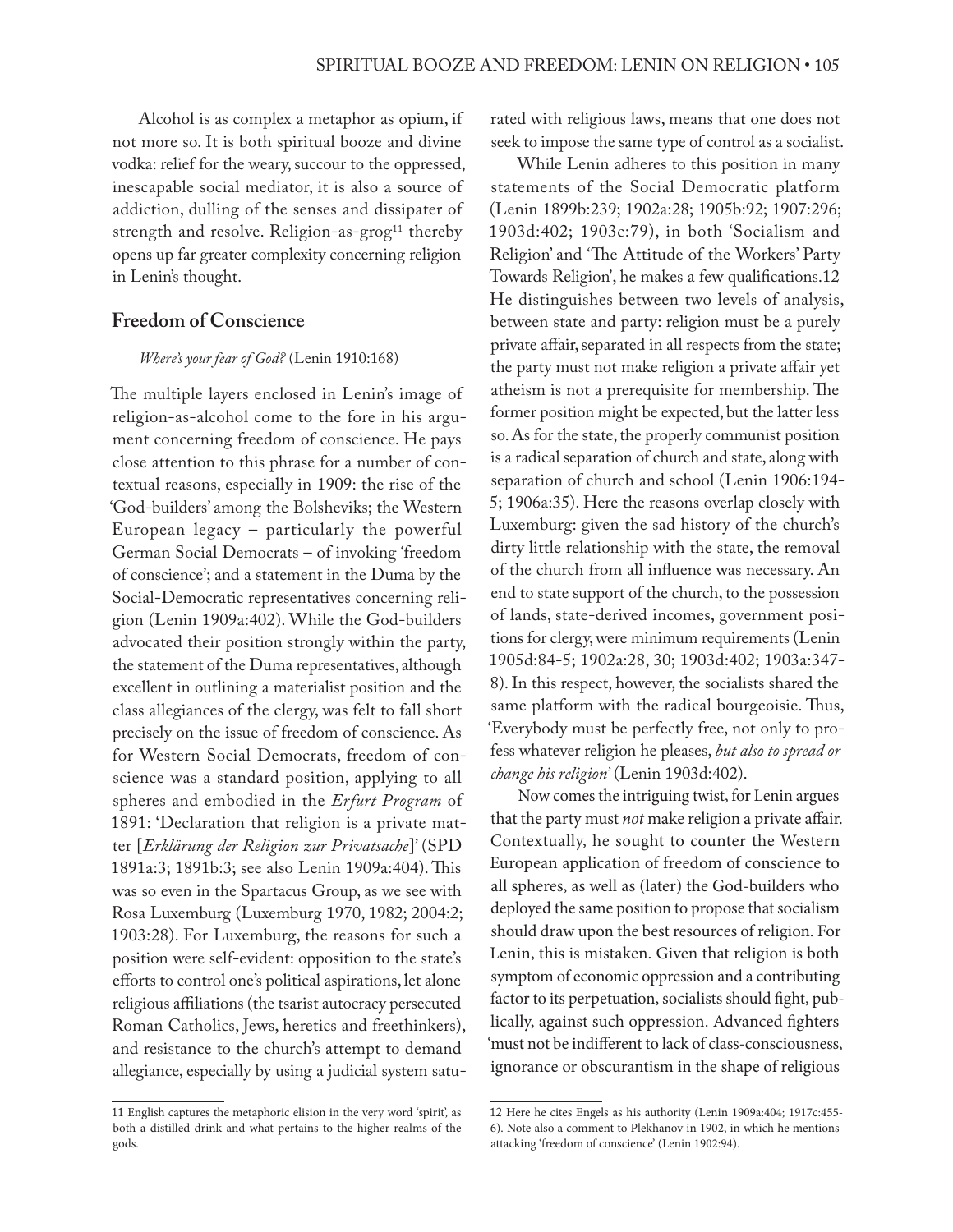beliefs' (Lenin 1905d:85). Thus, separation of church and state enables the party to undertake its ideological struggle against religion without hindrance. Religion is therefore a very public matter for the party.

Does this mean one ticks the 'atheist' box in order to become a member? Not at all: even though socialists may espouse a materialist worldview, undertake education programs against the church and hope that the historical materialist position will persuade all (Lenin 1905b:509-10; 1905b:23; 1905c:47-8), the party still does not stipulate atheism as prerequisite for membership. Further, no-one will be excluded from party membership if he or she is religious. As Lenin put it forcefully in response to the Bund, 'Organisations belonging to the R.S.D.L.P. have never distinguished their members according to religion, never asked them about their religion and never will' (Lenin 1903b:331 fn; see also Lenin 1909a:408).<sup>13</sup> The right, let alone the workers and socialists themselves, was astounded at such a position, asking 'Why do we not declare in our Programme that we are atheists? Why do we not forbid Christians and other believers in God to join our Party?' (Lenin 1905d:86)

Three reasons appear. First, opposition to religion strengthens reactionary elements within religious organisations, as was seen with Bismarck's *Kulturkampf* against the German Roman Catholic Party in the 1870s (Lenin 1909a:403). Further, attacking religion is a red herring, for it diverts attention from resistance to economic subjugation. Now we return to our starting point: if the yoke of religion is the product of the economic yoke, that is, if religion is a secondary, idealist phenomenon, then an attack on religion misses the mark.14 Should one achieve the aim of abolishing religion, then nothing would change, for bosses would still oppress workers. Third, a focus on religion splits the united front of the proletariat (Lenin 1909a:407-8). The Right knows this full well, attempting to break up the proletariat on religious lines, urging allegiance to the church and

claiming that socialism has a program of godless atheism, fomenting anti-Semitic pogroms. So also does the bourgeoisie, which wavers between anticlericalism in its struggle with the old order and reconciliation with religion.15 For these reasons, the party does 'not and should not set forth' atheism in its program (Lenin 1905d:87). Or, in one of Lenin's characteristic images: 'Unity in this really revolutionary struggle of the oppressed class for the creation of a paradise on earth is more important to us than unity of proletarian opinion on paradise in heaven' (Lenin 1905d:87).

A united front is needed, drawing the line not between believer and atheist, but between workers and owners of capital. People who are still religious are welcome in the party, insofar as they join the struggle:

Jews and Christians, Armenians and Tatars, Poles and Russians, Finns and Swedes, Letts and Germans – all, all of them march together under the one common banner of socialism. All workers are brothers, and their solid union is the only guarantee of the well-being and happiness of all working and oppressed mankind. [Lenin 1905a:348; see also Lenin 1905b:509-10; 1905b:23; 1905c:47-8]

This is the first moment when Lenin recognises a revolutionary potential within religion, a moment that suddenly intensifies his awareness of religion's political ambivalence. I return to that question in a moment, but first I would like to ask: was Lenin consistent in his dealings with religion? At first sight, he appears remarkably inconsistent: religion may be both response to and perpetuator of a basic economic exploitation, yet it also offers the possibility of resistance to injustice. It may be no better than primitive beliefs in response to nature, yet it is an ongoing reality. The party may seek to educate concerning the deleterious effects of religion, yet it refuses to make atheism a platform, accepting religious believers in a united front against capitalists and landowners.

Did Lenin wage a revolutionary war against God and yet offer sops to religion, playing up to workers in

<sup>13</sup> Here Lenin has listened carefully to the position of Marx and Engels in relation to the First International (Marx 1868:208; see also Marx 1872:142; Engels 1872:275-6; 1872:169-70; 1870, 1870; Marx and Engels 1873:460; 1873:335).

<sup>14</sup> Lenin would find the attack on religion by the 'new atheists' a typical idealist and bourgeois program, for it makes religion the primary cause of all the world's ills (Dawkins 2006; Hitchens 2001, 2007; Harris 2005, 2006; Dennett 2007; see Boer 2009b).

<sup>15</sup> Or in the different situation of Western Europe, where the bourgeois revolution had already achieved its anti-clerical program, the bourgeoisie may deploy anti-clericalism as a way to split the united front of the working class (Lenin 1909a:411).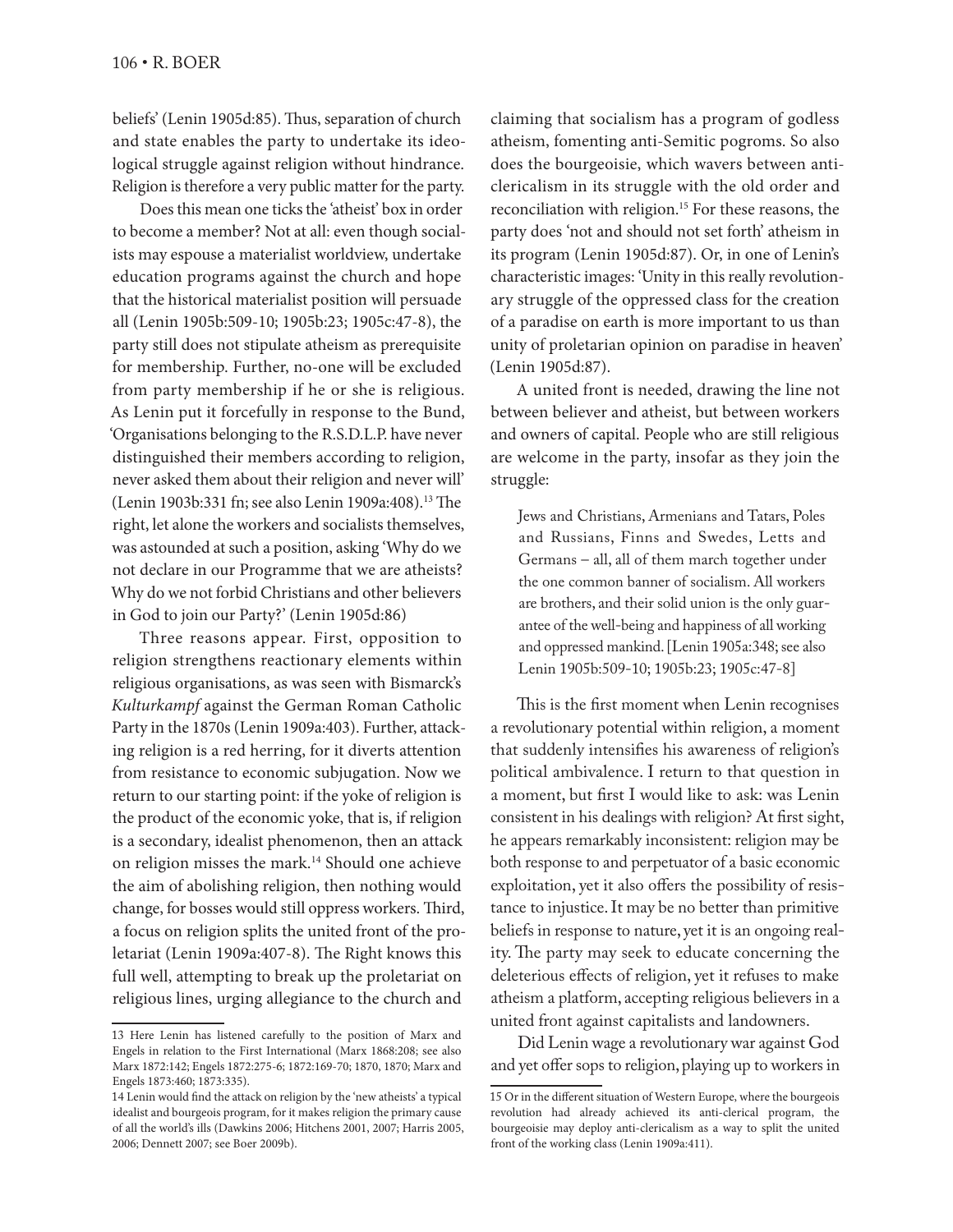a cowardly fashion so as not to alienate new members? Critics thought so, particularly among the anarchists, who wanted a more consistent line (Lenin 1909a:404). As may be expected, Lenin argues that the position is entirely consistent, invoking both the dialectic and the pedigree of Marx and Engels. In some respects, one may agree, especially in terms of the (apparent) contradiction between consistent education against religion and the need to make religion an issue secondary to class struggle. I would add the reasoning that religion is both response to and cause of suffering, as well as the complex party platform – both a firm position against religion and refusal to require atheism as a pre-requisite to party membership. Once we acknowledgement the primacy of the struggle against economic oppression, these positions make sense.

Yet Lenin falls short on two counts, one regarding the dialectic of collectives and the other the political ambivalence of Christianity. On the first matter, he is not dialectical enough. The issue is party membership for a Christian believer and Lenin, as we saw, has already stated that the party does not require subscription to atheism, that all who share the party's program are welcome. At this point, he invokes the distinction between collective and individual approaches to religion and party. In effect, he asks: do we operate from the basis of the private individual, allowing full reign to individual freedom of conscience within the party, or do we begin with the collective and explore the ramifications? This question lies behind the statement, 'We allow freedom of opinion *within* the Party, but to certain limits, determined by freedom of grouping' (Lenin 1909a:409). If the collective has come to agreed-upon positions, through open debate (he was a great proponent of arguing vehemently and openly, for this produced a healthy party) and congresses, then those who join must abide by those positions. At various times, he attacked Mensheviks, liquidators, the Bund, and many other opponents because they did not abide by collectively-agreed positions. The same applied to religion.

Lenin provides two examples, concerning a priest and a worker (Lenin 1909a:408-9). The choice of the priest is not arbitrary, for it was a common question at the time, especially in Western Europe. In contrast to the unqualified affirmative usually given, Lenin states: if a priest shares the aims of the party and works actively to achieve them, then of course he may join. And if there is a tension between his religious belief and communism, then that is a matter for him alone. But if the priest proselytises within the party, persuading others to his religious view and thereby not abiding by the party's collective position, then he will be stripped of his membership. The same principle applies to a believing worker, who should be actively recruited. But should he attempt to persuade others of his views, he will be expelled.

At first sight, this argument seems reasonable, since anyone who joins a political organisation should subscribe to its platform. But is this a fully collective position? If we stay with the minimal notion that a democratically agreed platform is binding on the minority who disagrees, then it may be regarded as collective. Yet this approach hardly distinguishes communists from any other political party in (capitalist) parliamentary democracies. For this reason, we may go a step further: within a collective movement such as socialism, imposing one will over another is anathema. A collective will is not the assertion of uniformity from above, not even the vote of a majority over minority, but a collective agreement that arises from the complex overlaps of beliefs, aspirations, even foibles that are given full and open expression. Only when these many-coloured expressions are allowed full rein, pursuing all manner of possibilities until they collapse in dialectical exhaustion, does a collective will emerge. Or rather, the very act of enabling such free expression and freedom of conscience is the embodiment of such collectivity, the result of which turns out to be a collective will. In short, a completely collective approach is the best guarantee for full freedom of conscience.

# **The Ambivalence of Religion**

*In the old days they used to say, 'Each for himself, and God for all.' And how much misery resulted from it. We say, 'Each for all, and we'll somehow manage without God.'* [Lenin 1920a:305]

The second moment in which Lenin is less consistent concerns the political ambivalence of religion. In part,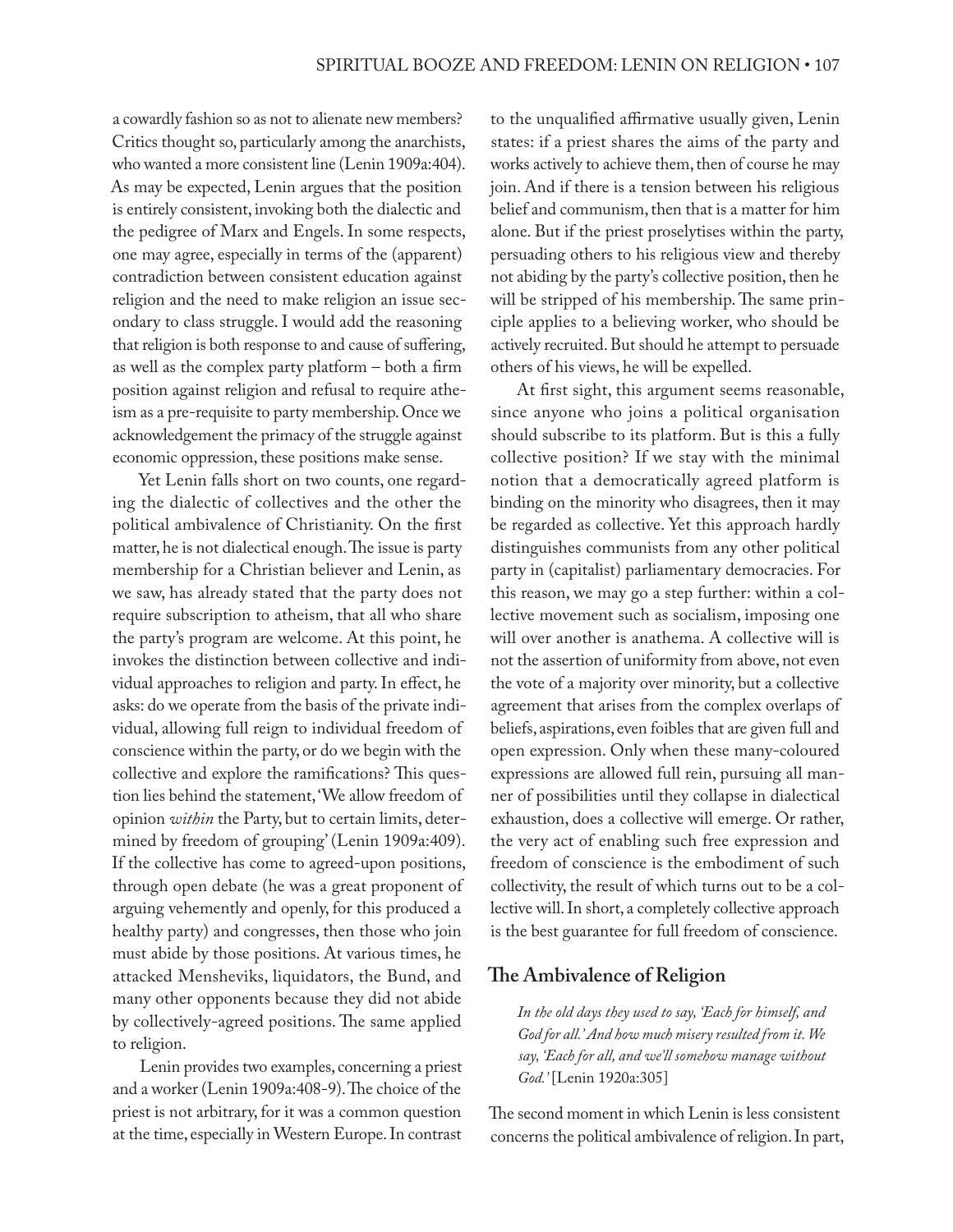this inconsistency is due to the profound ambivalence of Christianity itself, which has and continues to support oppressive and reactionary regimes, while also inspiring countless revolutionary movements. We have seen that Lenin often emphasises the former element, but does he also glimpse the latter? I present three examples out of a wider collection.

The first concerns a speech in the Duma from 1909 by Rozhkov, a Trudovik representative of peasant background. Responding to priestly, right-wing and even liberal defences of the church, Rozhkov debunks these lofty claims by listing extortions collected by clergy for services that should have been part of the job description, not to mention additional demands, such as '"a bottle of vodka, snacks, and a pound of tea, *and sometimes things that I am even afraid to talk about from this rostrum*"' (Lenin 1909b:421). For Lenin, this speech is pure gold, more likely to revolutionise peasants than sophisticated attacks on religion. The outrage from the right-wing majority reinforces the point. But Lenin goes further, noting 'the primitive, unconscious, matter-of-fact religiousness of the peasant, whose living conditions give rise – against his will and unconsciously – to a truly revolutionary resentment against extortions' (Lenin 1909b:422). We should be careful here, for Lenin does not quite yet say that the matter-of-fact religiousness gives rise to revolutionary sentiment, for that is generated by living conditions. Yet the close connection between religiousness and living conditions opens up the possibility religion and revolution connecting with each other.

A second and clearer example concerns Russian Orthodox clergymen dissatisfied with the church's corruption and power. Despite the church's efforts to reassert medieval privileges through the 'priestly bloc' during the period of the Dumas between 1905-17 (Lenin 1909b; 1912:227-8; 1912c:341-4; 1912a:347; 1912b:310-11), Lenin stresses that some clergy 'are joining in the demand for freedom, are protesting against bureaucratic practices and officialism, against the spying for the police imposed on the "servants of God"' (Lenin 1905d:85; see also Lenin 1905c:448; 1902e:469, fn; 1902b:296-7; Walling 1908:392- 401). Noting such a development is not enough, for socialists must fully support this groundswell, urging

clergy in every way to realise their desire for breaking the debilitating ties between church and police and state. After all, suggests Lenin, you priests should believe in 'the spiritual power of your weapon' (Lenin 1905d:85). But if you cave into inducements from the state, then woe to you, for Russian workers will be your enemies. Note that Lenin speaks not of the odd renegade breaking ranks, but of the clergy as a group.

A third moment of deeper awareness comes after the October Revolution. On 1 March, 1921, Lenin wrote to N. Osinsky (V. V. Obolensky), chair of the State Bank and of the Supreme Economic Council. Lenin mentions a certain Ivan Afanasyevich Chekunov, a peasant keen on improving the lot of toiling peasants. Having improved his own farm, he had toured other areas (around Novgorod and Simbirsk) and tells Lenin that the peasants had lost confidence in Soviet power. Knowing full well the vital role of peasants in building a new society and sensing Chekunov's enthusiasm, Lenin urges Osinsky to appoint Chekunov to the role of representative of the People's Commissariat for Agriculture, with a view to establishing a non-Party Peasant Council. Now comes the vital point: Chekunov 'sympathises with the Communists, but will not join the Party, because he goes to church and is a Christian (he says he rejects the ritual but is a believer)' (Lenin 1921:91). Standing before him is a Christian peasant with communist leanings who may possibly be enlisted in the broad front of communist reconstruction. Even more, Lenin suggests a Non-Party Peasant Council, beginning with an old farmer, along with another person from an area not producing grain. Crucially, not only should they be experienced, but 'it would be good for all of them to be *both* non-Party men *and* Christians' (Lenin 1921:91). The reason is not given, but clearly such an organisation would gain the confidence of peasants, showing both support for the communist government from outside its own ranks and revealing that Christians too may have communist preferences, indeed, that being a Christian and communist peasant is not a contradiction in terms.

# **Conclusion**

With each twist and turn, each explicitly stated and curiously half-said argument, Lenin's position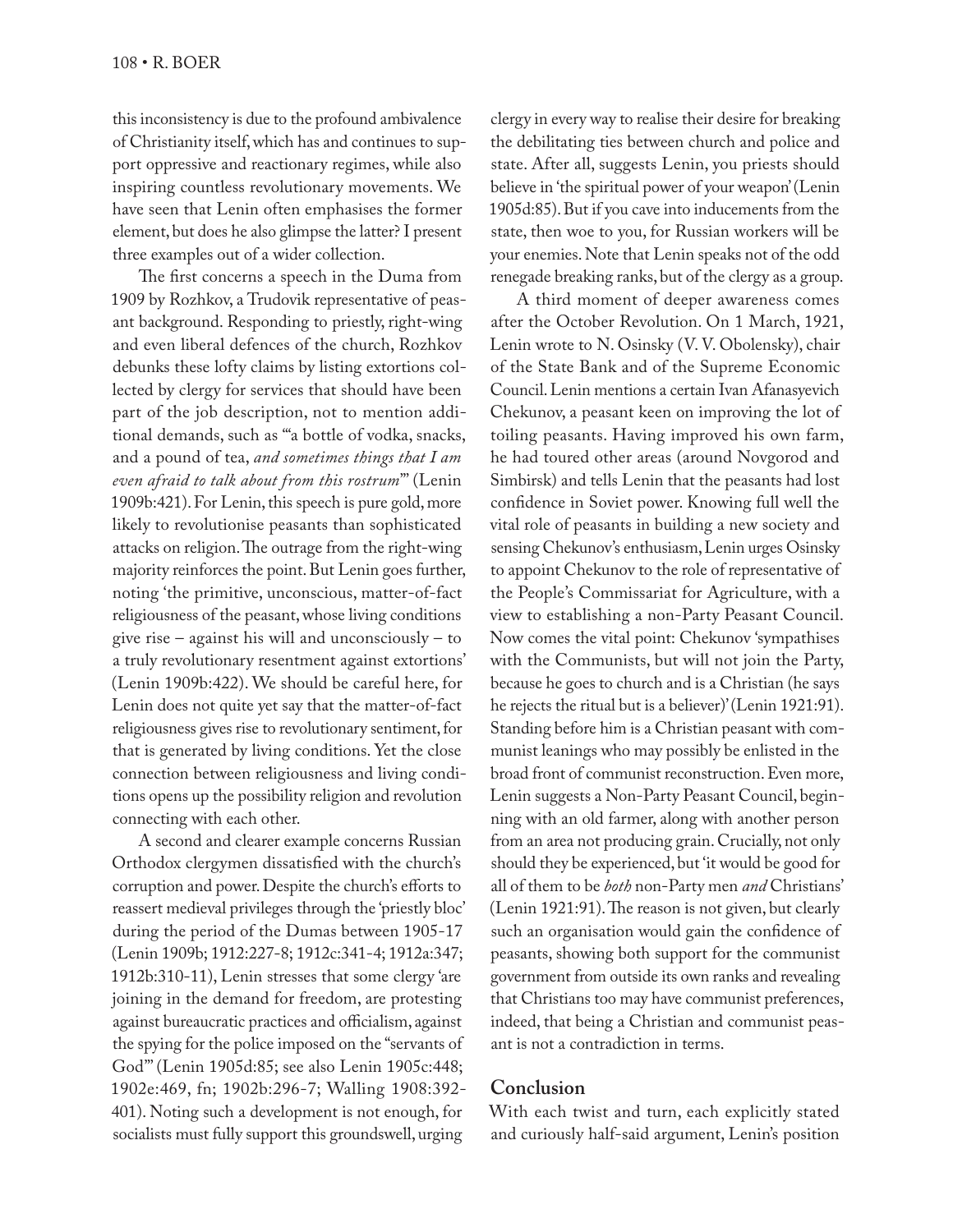has become ever more complex. The simplistic and polemical Lenin who dismisses religion as fiction and curse is far away. Instead, there are arguments for the duality of religion as response to and cause of suffering, multi-layered metaphors of booze and the human image, and the dilemma of what happens after the revolution when religion persists. But when it comes to the 'freedom of conscience' clause, Lenin both accepts the standard socialist position and yet seeks to stipulate that in the party religion is not a private affair. Or rather, he shifts the boundary of what the private nature of religious belief may be. Religion may be a very public question and the party must have a clear pos ition. Yet atheism is not a requirement for party membership and believers are encouraged to join. Now the identity of what remains private appears: the tension between the party platform and a religious person's beliefs is for them to resolve. One caveat remains: they must not seek to propagate their beliefs in the party.

Yet this still assumes that religion is largely negative and reactionary. But now a different picture of Lenin's approach emerges, picking up the ambivalence of the opium-booze image noted a little earlier. It begins with Lenin's argument for a united front of believers, atheists and others. From here, a number of other instances emerged in which Lenin recognises the revolutionary possibilities of Christianity. All of which leads to the conclusion that Lenin, no matter how much he may have lashed religion, also reveals an occasional awareness of its deep political ambivalence.

Yet two regrets remain in light of this complexity. To begin with, I regret that Lenin did not realise the full potential of radical freedom of conscience. As noted earlier, I mean this not in a liberal sense of letting all the flowers bloom, but in a radically collective sense in which all of the possibilities are release through real freedom, the result of which is that a deeper collective identity emerges. This point opens out to another discussion that cannot be pursued here concerning Leninist freedom, which is fully partisan, open and collective. A further regret is that although he did notice occasionally the revolutionary possibilities of the religious Left, those moments were fewer than those when he attacked religion. That is,

one may regret that fact that he was not as clearly aware of these possibilities than he might have been. Perhaps the Russian Revolution may have found maters a little easier if he had.

#### **References**

Alexinsky, Gregor.

1913 Modern Russia. Translated by B. Miall. London:T. Fisher Unwin.

Boer, Roland

- 2007 Criticism of Heaven:On Marxism and Theology, Historical Materialism Book Series. Leiden:Brill.
- 2009aCriticism of Religion:On Marxism and Theology II, Historical Materialism Book Series. Leiden:Brill.
- 2009bThe New Old Atheists. Australian Marxist Review 50:10-19.
- 2011 Criticism of Theology:On Marxism and Theology III. Historical Materialism Book Series. Leiden:Brill.
- 2012 Criticism of Earth:On Marx, Engels and Theology, Historical Materialism Book Series. Leiden:Brill.

Dawkins, Richard

2006 The God Delusion. Boston:Houghton Mifflin. Dennett, Daniel C.

2007 Breaking the Spell:Religion as a Natural Phenomenon. Harmondsworth:Penguin.

Engels, Friedrich

- 1973a [1872] Der Haager Kongreß [Brief an Bignami]. In Marx Engels Werke, Vol. 18:165-70. Berlin:Dietz,.
- 1973b [1870] Engels an Marx 21 April 1870. In Marx Engels Werke, Vol. 32. Berlin:Dietz.
- 1988a [1872] The Congress at The Hague (Letter to Enrico Bignami). In Marx and Engels Collected Works, Vol. 23. Moscow:Progress Publishers, 271-6.
- 1988b [1870] Engels to Marx in London, Manchester, 21 April 1870. In Marx and Engels Collected Works, Vol. 43. Moscow:Progress Publishers, 494-5.

Harris, Sam

- 2005 The End of Faith:Religion, Terror and the Future of Reason. New York:W. W. Norton.
- 2006 Letter to a Christian Nation. New York:Knopf.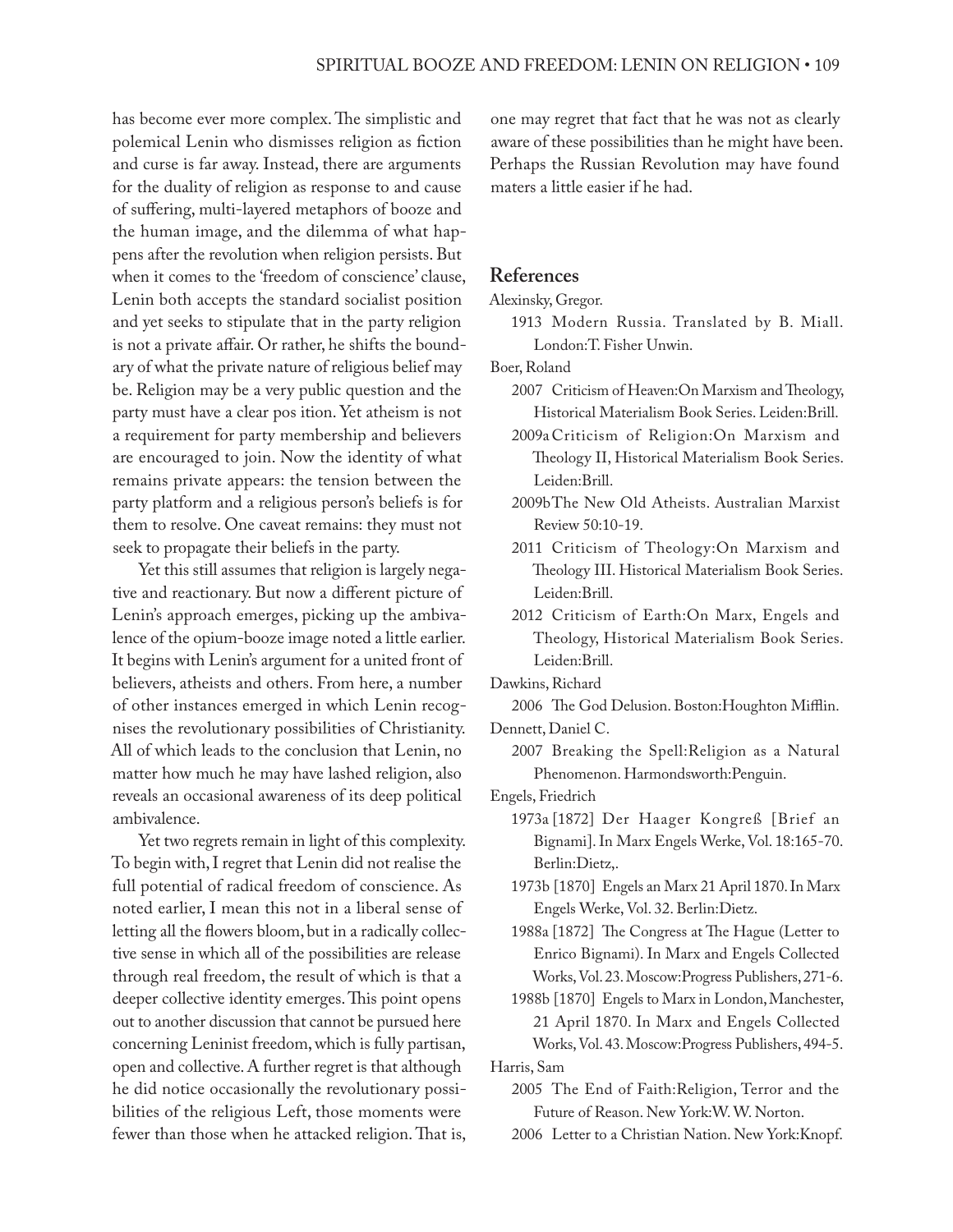Hitchens, Christopher

- 2001 Letters to a Young Contrarian. New York:Basic Books.
- 2007 God Is Not Great:How Religion Poisons Everything. New York:Twelve Books.

Lenin, V.I.

- 1894 [1960]-a. The Economic Content of Narodism and the Criticism of It in Mr. Struve's Book (The Reflection of Marxism in Bourgeois Literature). In Collected Works, Vol. 1. Moscow:Progress Publishers, 333-507.
- 1894 [1960]-b. What the 'Friends of the People' Are and How They Fight the Social-Democrats (A Reply to Articles in Russkoye Bogatstvo Opposing the Marxists). In Collected Works, Vol. 1. Moscow:Progress Publishers, 129-332.
- 1899 [1960]-a. The Development of Capitalism in Russia:The Process of the Formation of a Home Market for Large-Scale Industry. In Collected Works, Vol. 3. Moscow:Progress Publishers, 21-607.
- 1899 [1960]-b. A Draft Programme of Our Party. In Collected Works, Vol. 4. Moscow:Progress Publishers, 227-54.
- 1901 [1961]. Review of Home Affairs. In Collected Works, Vol. 5. Moscow:Progress Publishers, 251-301.
- 1902 [1961]-a. Material for the Preparation of the Programme of the R.S.D.L.P. In Collected Works, Vol. 6. Moscow:Progress Publishers, 15-76.
- 1902 [1961]-b. On the Subject of Reports by Committees and Groups of the R.S.D.L.P. to the General Party Congress. In Collected Works, Vol. 6. Moscow:Progress Publishers, 288-98.
- 1902 [1961]-c. Political Agitation and "The Class Point of View". *In* Collected Works, Vol. 5. Moscow:Progress Publishers, 337-43.
- 1902 [1961]-d. Political Struggle and Political Chicanery. In Collected W orks, Vol. 6. Moscow:Progress Publishers, 251-9.
- 1902 [1961]-e. What Is To Be Done? Burning Questions of Our Movement. In Collected Works, Vol. 5. Moscow:Progress Publishers, 347-529.
- 1902 [1966]. To G.V. Plekhanov, February 7, 1902. In Collected Works, Vol. 34. Moscow:Progress Publishers, 94-5.
- 1903 [1961]-a. The Autocracy is Wavering ... In Collected Works, Vol. 6. Moscow:Progress Publishers, 346-51.
- 1903 [1961]-b. Does the Jewish Proletariat Need an 'Independent Political Party'? In Collected Works, Vol. 6. Moscow:Progress Publishers, 328-34.
- 1903 [1961]-c. Second Congress of the League of Russian Revolutionary Social-Deomcracy Abroad. In Collected Works, Vol. 7. Moscow:Progress Publishers, 69-85.
- 1903 [1961]-d. To the Rural Poor:An Explanation for the Peasants of What the Social-Democrats Want. In Collected Works, Vol. 6. Moscow:Progress Publishers, 359-430.
- 1905 [1962]-a. From Narodism to Marxism. In Collected Works, Vol. 8. Moscow:Progress Publishers, 83-9.
- 1905 [1962]-b. The St. Petersburg Strike. In Collected Works, Vol. 8. Moscow:Progress Publishers, 90-3.
- 1905 [1963]-a. The First of May. In Collected Works, Vol. 8. Moscow:Progress Publishers, 348-51.
- 1905 [1963]-b. A New Revolutionary Workers' Association. In Collected Works, Vol. 8. Moscow:Progress Publishers, 499-510.
- 1905 [1963]-c. The Third Congress. In Collected Works, Vol. 8. Moscow:Progress Publishers, 442-9.
- 1905 [1966]-a. Between Two Battles. In Collected Works, Vol. 9. Moscow:Progress Publishers, 457-65.
- 1905 [1966]-b. Our Tasks and the Soviet of Workers' Deputies. A Letter to the Editor. In Collected Works, Vol. 10. Moscow:Progress Publishers, 17-28.
- 1905 [1966]-c. Party Organisation and Party Literature. In Collected Works, Vol. 10. Moscow:Progress Publishers, 44-9.
- 1905 [1966]-d. Socialism and Religion. In Collected Works, Vol. 10. Moscow:Progress Publishers, 83-7.
- 1906 [1962]. Revision of the Agrarian Programme of the Workers' Party. In Collected Works, Vol. 10. Moscow:Progress Publishers, 165-95.
- 1906 [1963]-a. The Declaration of Our Group in the Duma. In Collected Works, Vol. 11. Moscow:Progress Publishers, 32-7.
- 1906 [1963]-b. Useful Polemics. In Collected Works, Vol. 11. Moscow:Progress Publishers, 40-2.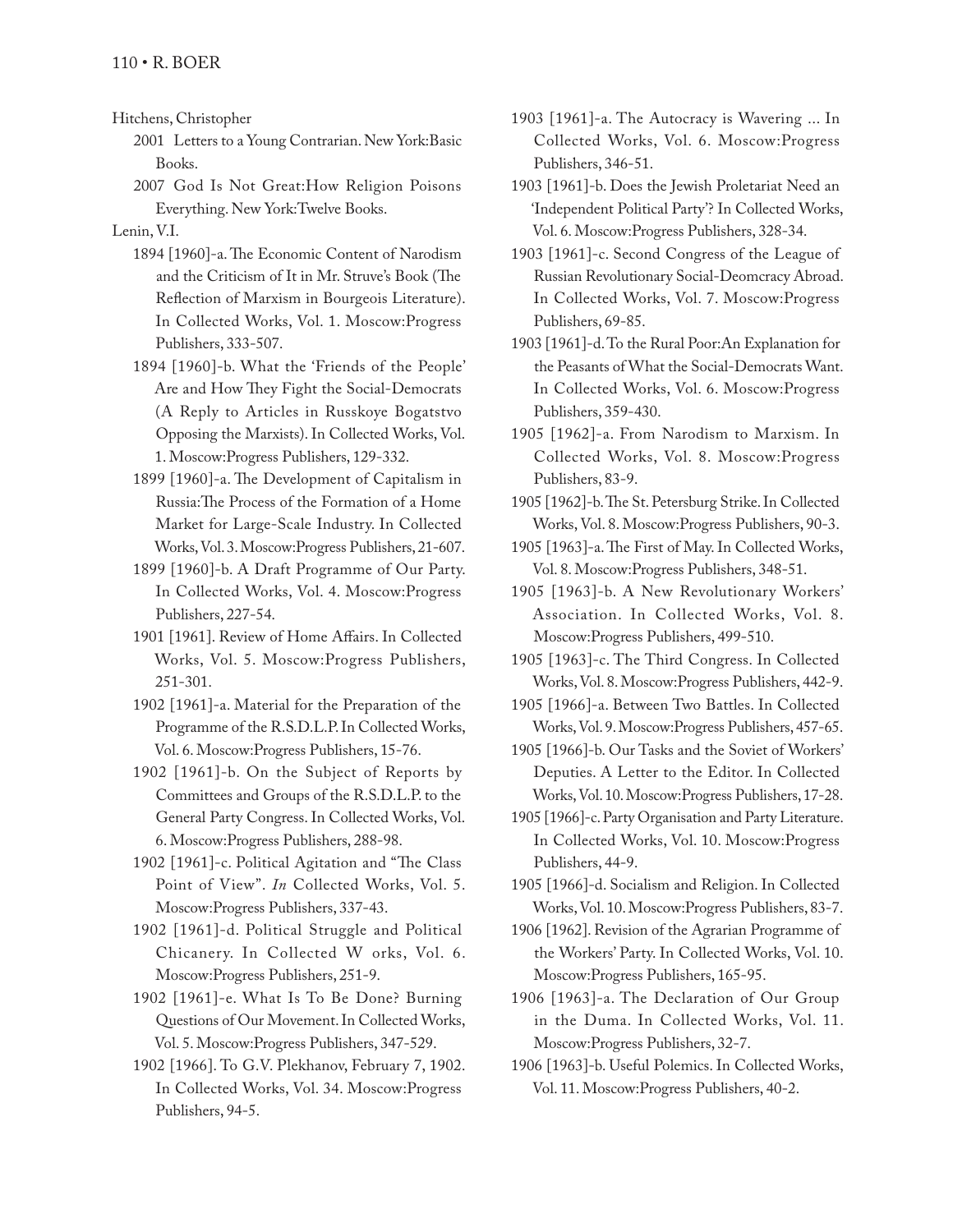- 1907 [1962]. Draft for a Speech on the Agrarian Question in the Second State Duma. In Collected Works, Vol. 12. Moscow:Progress Publishers, 267-99.
- 1908 [1962]. Materialism and Empirio-Criticism:Critical Comments on a Reactionary Philosophy. In Collected Works, Vol. 14. Moscow:Progress Publishers, 17-361.
- 1909 [1963]-a. The Attitude of the Workers' Party to Religion. In Collected Works, Vol. 15. Moscow:Progress Publishers, 402-13.
- 1909 [1963]-b. Classes and Parties in their Attitude to Religion and the Church. In Collected Works, Vol. 15. Moscow:Progress Publishers, 414-23.
- 1910 [1966]. To Lyon Tyszka, March 28, 1910. In Collected Works, Vol. 36. Moscow:Progress Publishers, 167-9.
- 1911 [1963]. In Memory of the Commune. In Collected Works, Vol. 17. Moscow:Progress Publishers, 139-43.
- 1912 [1963]. Liberals and Clericals. In Collected Works, Vol. 18. Moscow:Progress Publishers, 227-8.
- 1912 [1964]-a. Deputy of the St. Petersburg Workers. In Collected Works, Vol. 18. Moscow:Progress Publishers, 347-8.
- 1912 [1964]-b. The Priesthood and Politics. In Collected Works, Vol. 18. Moscow:Progress Publishers, 310-11.
- 1912 [1964]-c. The Priesthood in the Elections and Elections with the Priesthood. In Collected Works, Vol. 18. Moscow:Progress Publishers, 341-4.
- 1913 [1963]-a. Class War in Dublin. In Collected Works, Vol. 19. Moscow:Progress Publishers, 332-6.
- 1913 [1963]-b. Fifth International Congress Against Prostitution. In Collected Works, Vol. 19. Moscow:Progress Publishers, 260-1.
- 1913 [1963]-c. Fresh Data on German Political Parties. In Collected Works, Vol. 19. Moscow:Progress Publishers, 268-71.
- 1913 [1963]-d. The Three Sources and Three Components of Marxism. In Collected Works, Vol. 19. Moscow:Progress Publishers, 23-6.
- 1913 [1963]-e. What Goes on Among the Narodniks and What Goes on in the Countryside. In Collected Works, Vol. 18. Moscow:Progress Publishers, 555-61.
- 1913 [1964]. Critical Remarks on the National Question. In Collected Works, Vol. 20. Moscow:Progress Publishers, 17-51.
- 1913 [1966]. Organisation of the Masses by the German Catholics. In Collected Works, Vol. 36. Moscow:Progress Publishers, 244-6.
- 1915 [1964]-a. The Collapse of the Second International. In Collected Works, Vol. 21. Moscow:Progress Publishers, 205-59.
- 1915 [1964]-b. The Defeat of One's Own Government in the Imperialist War. In Collected Works, Vol. 21. Moscow:Progress Publishers, 275-80.
- 1916 [1964]-a. Imperialism, the Highest Stage of Capitalism:A Popular Outline. In Collected Works, Vol. 22. Moscow:Progress Publishers, 185-304.
- 1916 [1964]-b. A Separate Peace. In Collected Works, Vol. 23. Moscow:Progress Publishers, 125-33.
- 1917 [1964]-a. Bourgeois Pacifism and Socialist Pacifism. In Collected Works, Vol. 23. Moscow:Progress Publishers, 175-94.
- 1917 [1964]-b. Letters from Afar. In Collected Works, Vol. 23. Moscow:Progress Publishers, 295-342.
- 1917 [1964]-c. The State and Revolution. In Collected Works, Vol. 25. Moscow:Progress Publishers, 385-497.
- 1917 [1964]-d. A Turn in World Politics. In Collected Works, Vol. 23. Moscow:Progress Publishers, 262-70.
- 1919 [1965]. Draft Programme of the R.C.P.(B.). In Collected Works, Vol. 29. Moscow:Progress Publishers, 97-140.
- 1920 [1965]-a. Speech Delivered at a Non-Party Conference of Workers and Red Army Men of Presnya District, Moscow, January 24, 1920:Newspaper Report. In Collected Works, Vol. 30. Moscow:Progress Publishers, 302-6.
- 1920 [1965]-b. Speech Delivered at the Third All-Russian Congress of Water Transport Workers, March 15, 1920. In Collected Works, Vol. 30. Moscow:Progress Publishers, 426-32.
- 1920 [1966]. Draft Theses on National and Colonial Questions for the Second Congress of the Communist International. In Collected Works, Vol. 31. Moscow:Progress Publishers, 144-51.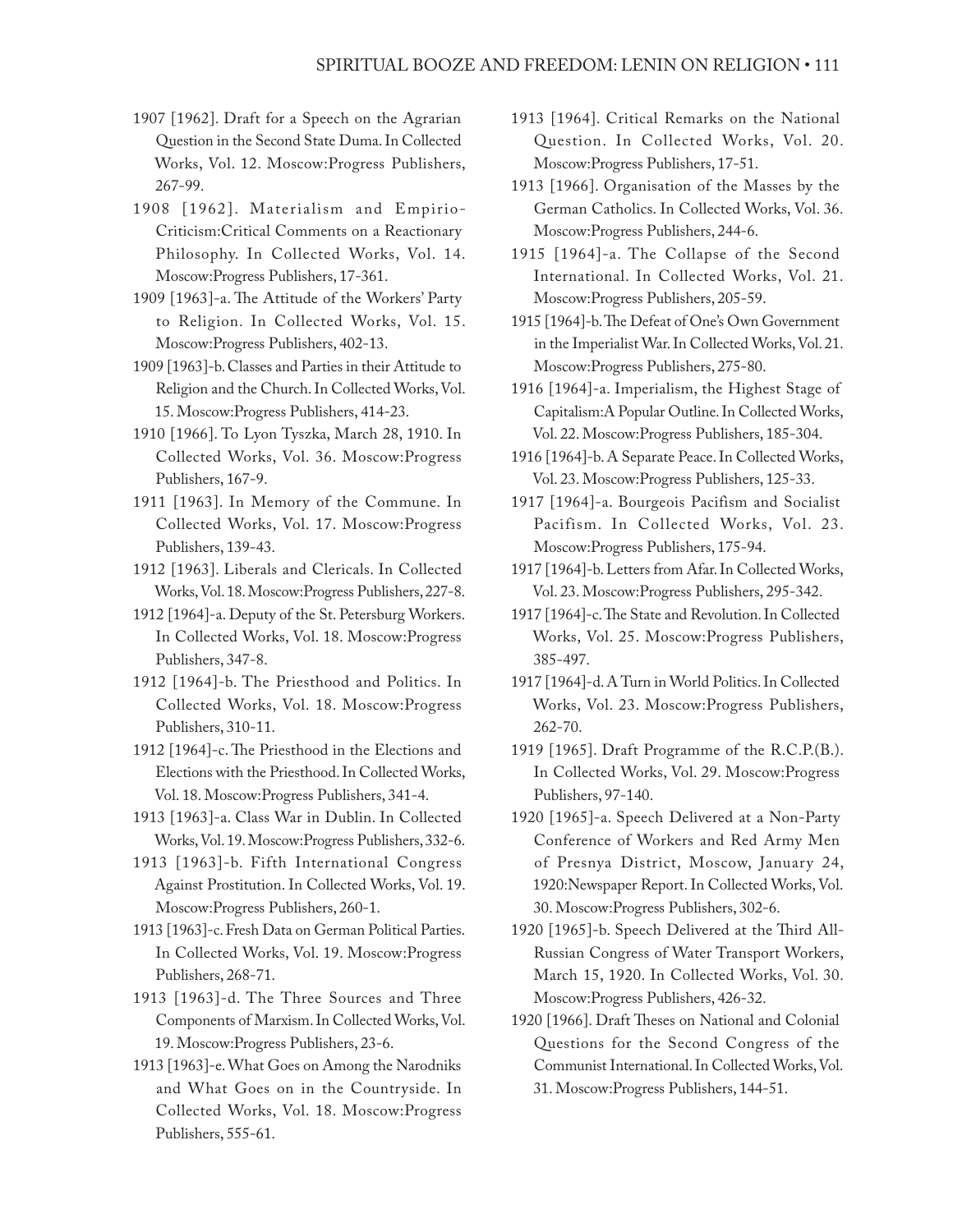- 1921 [1970]. To N. Osinsky, March 1, 1921. In Collected Works, Vol. 45. Moscow:Progress Publishers, 90-2.
- 1922 [1966]-a. On the Significance of Militant Materialism. In Collected Works, Vol. 33. Moscow:Progress Publishers, 227-36.
- 1922 [1966]-b. To I.I. Skvortsov-Stepanov, March 19, 1922. In Collected Works, Vol. 36. Moscow:Progress Publishers, 570.
- 1969 On Religion. Moscow:Progress Publishers.
- Lunacharsky, Anatoly Vasilyevich
	- 1981 On Education:Selected Articles and Speeches. Moscow:Progress Publishers.
	- 2011 [1963-67]. Religiia I Prosvesenie. Moscow:New God.
- Luxemburg, Rosa
	- 190 Enquête sur l'anticléricalisme et le socialisme. Le Mouvement Socialiste 9 (111):28-37.
	- 1970 [1905]. Socialism and the Churches. In Rosa Luxemburg Speaks. edited by M.-A. Waters. New York:Pathfinder Press, 131-52.
	- 1982 [1905]. Kirche und Sozialismus. Frankfurt am Main:Stimme-Verlag.
	- 2004 [1903]. An Anti-Clerical Policy of Socialism. The Social Democrat.
- Marx (senior), Jenny
	- 1857 [1973]. Jenny Marx an Engels um den 12.April 1857. *In* Marx Engels Werke, Vol. 29. Berlin:Dietz, 563.
	- 1857 [1983]. Jenny Marx to Engels in Manchester, London, about 12 April 1857. In Marx and Engels Collected Works, Vol. 40. Moscow:Progress Publishers, 563.

Marx, Karl

- 1844 [1974]-a. Briefe aus den "Deutsch-Französischen Jahrbüchern". In Marx Engels Werke, Vol. 1. Berlin:Dietz, 337-346.
- 1844 [1974]-b. Zur Kritik der Hegelschen Rechtsphilosophie. Einleitung. In Marx Engels Werke, Vol. 1. Berlin:Dietz, 378-91.
- 1844 [1975]-a. Contribution to the Critique of Hegel's Philosophy of Law:Introduction. In Marx and Engels Collected Works, Vol. 3. Moscow:Progress Publishers, 175-87.
- 1844 [1975]-b. Letters from the Deutsch-Französische Jahrbücher. In Marx and Engels Collected Works, Vol. 3. Moscow:Progress Publishers, 133-45.
- 1845 [1973]. Thesen über Feuerbach (original version). In Marx Engels Werke, Vol. 3. Berlin:Dietz, 5-7.
- 1845 [1976]. Theses on Feuerbach (original version). In Marx and Engels Collected Works, Vol. 5. Moscow:Progress Publishers, 3-5.
- 1868 [1985]. Remarks on the Programme and Rules of the International Alliance of Socialist Democracy. In Marx and Engels Collected Works, Vol. 21. Moscow:Progress Publishers, 207-11.
- 1872 [1988]. Declaration of the General Council of the International Working Men's Association Concerning Cochrane's Speech in the House of Commons. In Marx and Engels Collected Works, Vol. 23. Moscow:Progress Publishers, 140-5.

Marx, Karl, and Friedrich Engels.

- 1873 [1973]. Ein Komplot gegen die Internationale Arbeiterassoziation. Im Auftrage des Haager Kongresses verfaßter Bericht über das Trieben Bakunins und der Allianz der sozialistichen Demokratie. In Marx Engels Werke, Vol. 18. Berlin:Dietz, 327-471.
- 1873 [1988]. The Alliance of Socialist Democracy and the International Working Men's Association. Report and Documents Published by Decision of The Hague Congress of the International. In Marx and Engels Collected Works, Vol. 23. Moscow:Progress Publishers, 454-580.

McKinnon, Andrew M.

2006 Opium as Dialectics of Religion:Metaphor, Expression and Protest. In Marx, Critical Theory and Religion:A Critique of Rational Choice. edited by W. S. Goldstein. Leiden:Brill.

Miliukov, Paul

1962 [1905] Russia and Its Crisis. London:Collier-Macmillan.

Molyneux, John

2008 More Than Opium:Marxism and Religion. International Socialism 119.

Olgin, Moissaye Joseph

1917 The Soul of the Russian Revolution. New York:Henry Holt.